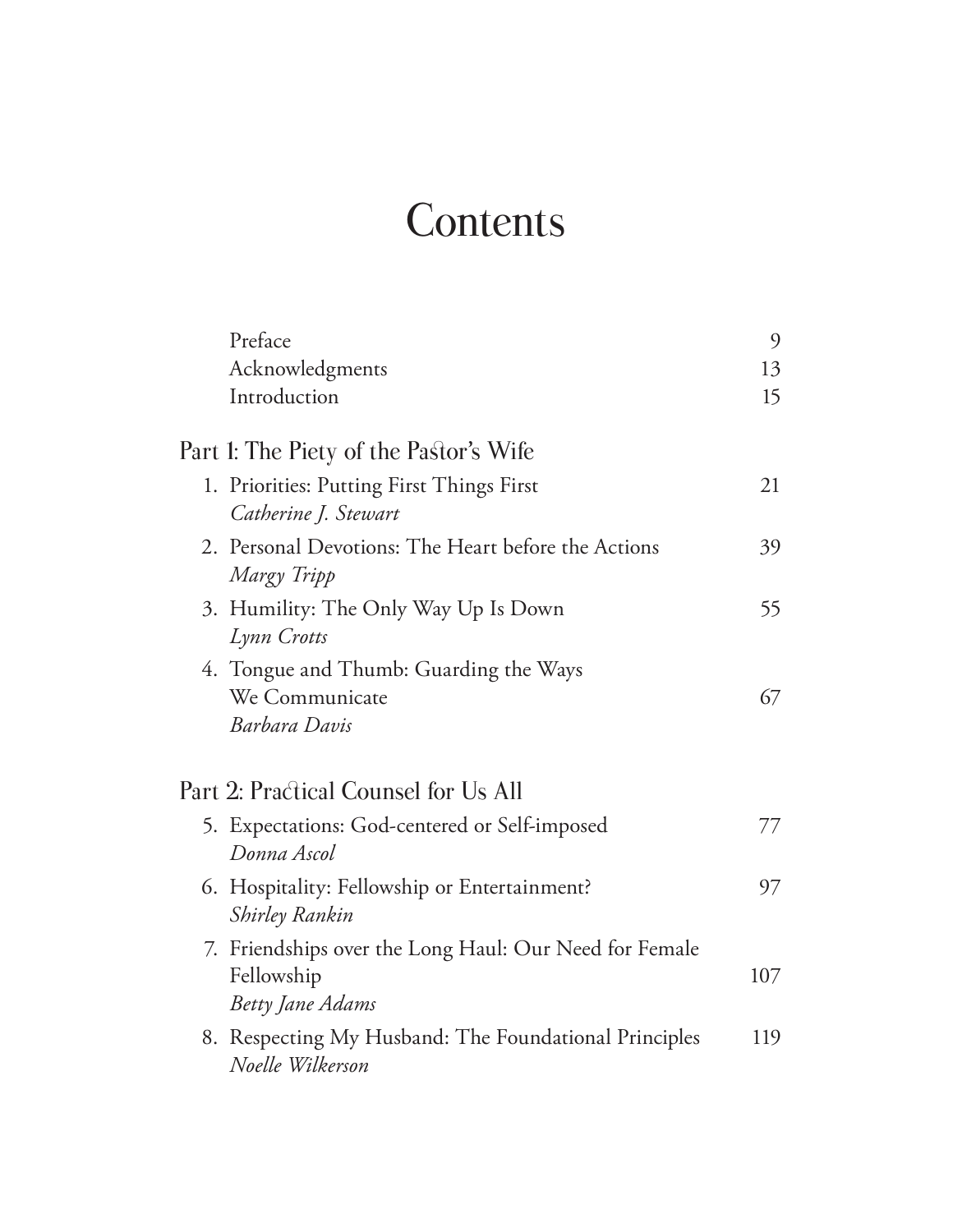| 9. Sharing My Husband: With Whomever and Whenever<br>Joan Hamilton                       | 131 |
|------------------------------------------------------------------------------------------|-----|
| 10. Handling Criticism: Two Approaches<br>Mary Beeke                                     | 147 |
| 11. Conflict within the Church: Keeping Your Heart Pure<br>Sue Rowe                      | 161 |
| 12. Ministry Moms: Perspectives from a PK<br>Sarah Ascol                                 | 175 |
| 13. Depression: A Dark Valley<br>Mary Somerville                                         | 193 |
| 14. Loneliness and Bereavement: Common to All, Unique<br>to Some<br>Shannon Baugh Onnink | 209 |
| 15. The Lord's Day: A Hard Day's Rest<br>"Sissy" Floyd Pipa                              | 225 |
| Part 3: Particular Circumstances                                                         |     |
| 16. Habitual Sin in the Life of My Husband: Now What?<br>Janie Street                    | 241 |
| 17. Ministering in a Different Culture: Aliens and Strangers<br>Pam Schweitzer           | 255 |
| 18. Campus Ministry: Life at the Crossroads<br>Kathy Wilcke                              | 269 |
| Notes                                                                                    | 279 |
| Contributors                                                                             | 283 |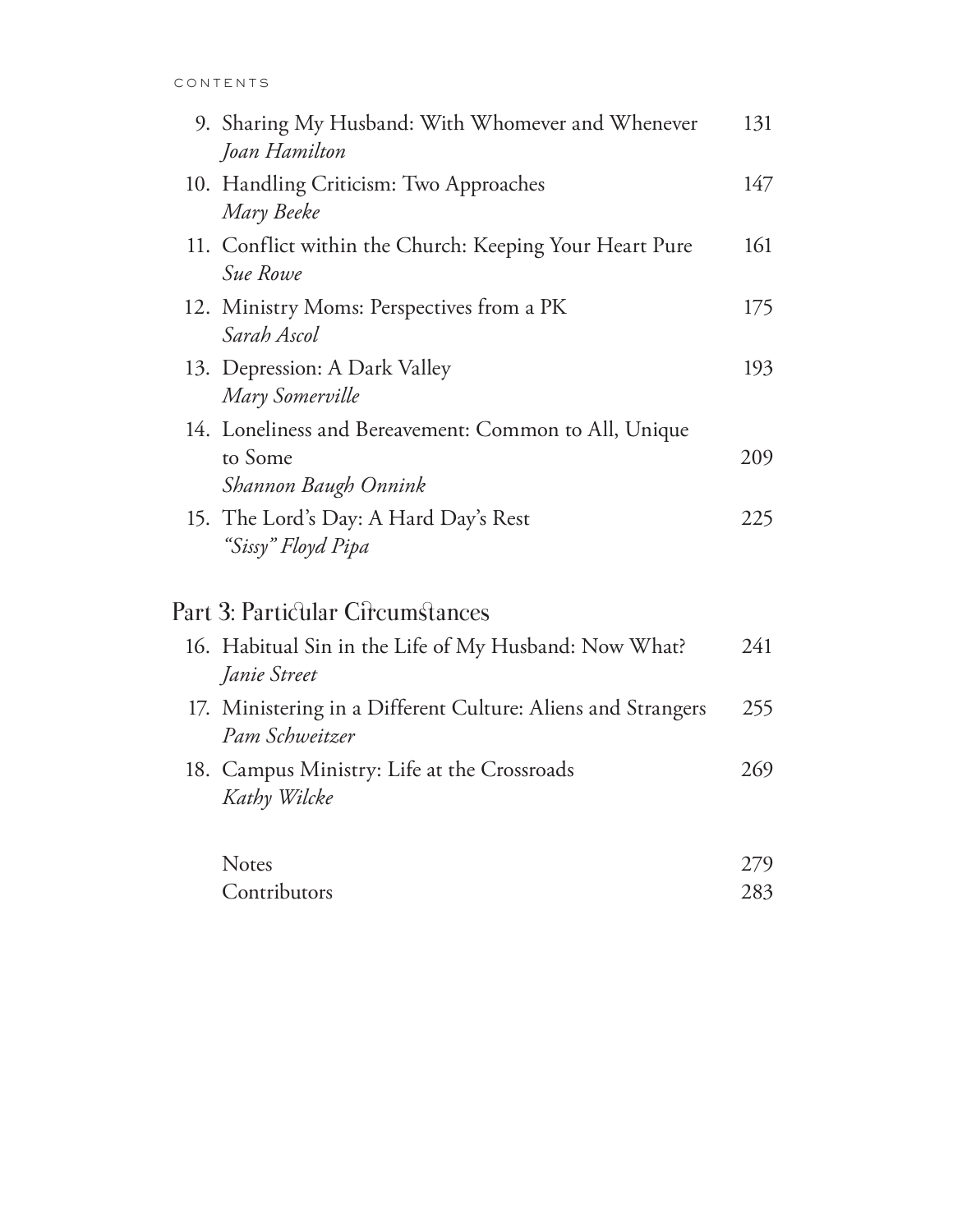ØÙŒ Part 1

## The Piety of the Pastor's Wife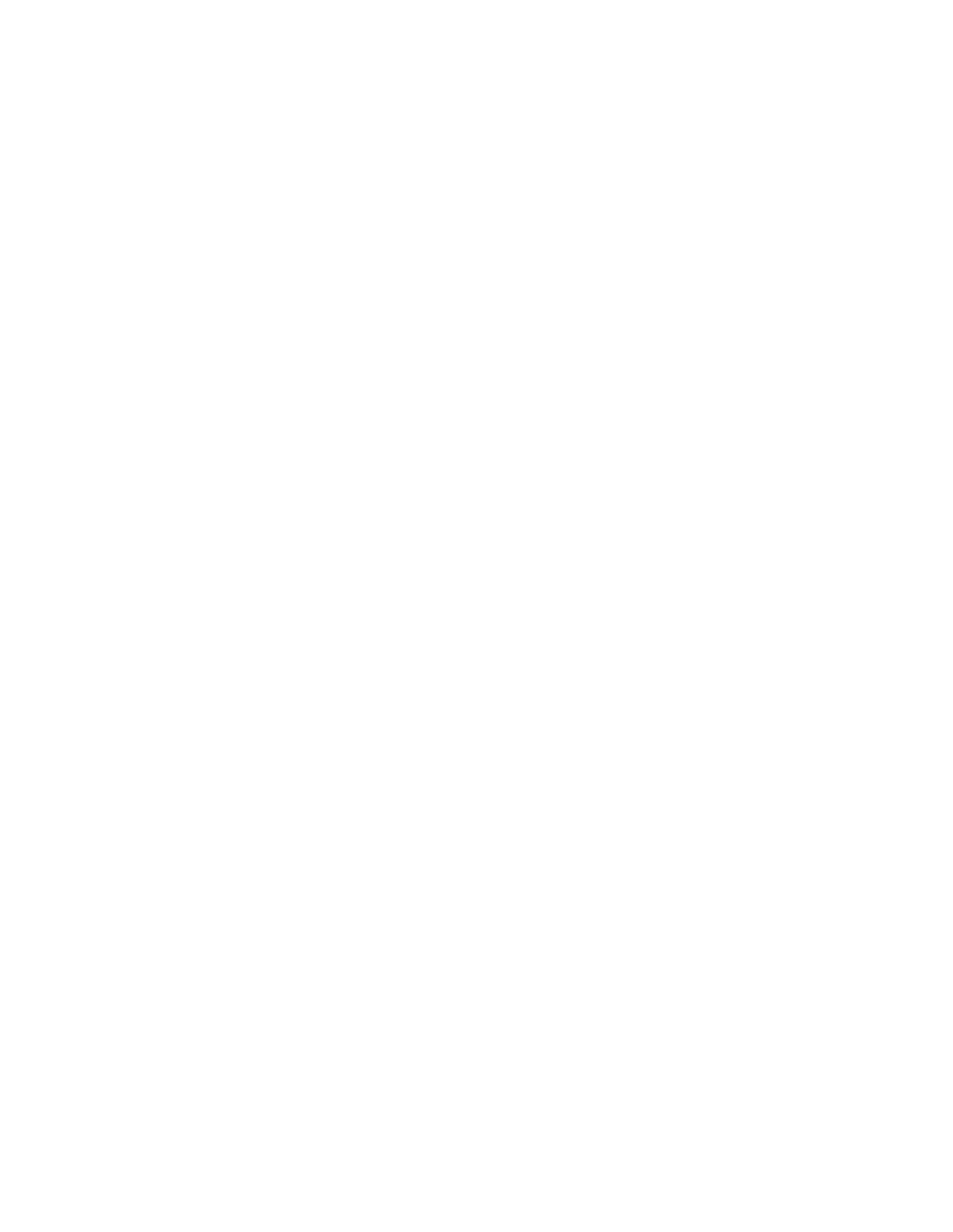

# Priorities: Putting First Things First

Catherine J. Stewart

*A pastor's wife must be both efficient and effective in her work. She must be efficient in her ability to stay on task and get a never-ending list of chores done on schedule. Even more importantly, however, she must be effective: she must get the right list of chores done on schedule. To do this, she will need priorities.* 

*Catherine grew up around horses, and in Ireland you spell horse "w-o-r-k." From her earliest days, she was trained to work, and work she does, with proficiency and with pleasure! I often stand amazed at her ability to plan and prioritize and simply get things done. Over the years, I have come to the conclusion that she might actually be a machine—a beautiful, blue-eyed machine, but a machine nonetheless. She is to chaos what magnets are to heaps of iron filings, yet she is no neatnik! The order she brings to our home glows with the glory of Christ, reflecting his mind, obeying his Word, serving his glory. Of all the virtues I cherish about Kate, I think this is the one I admire most*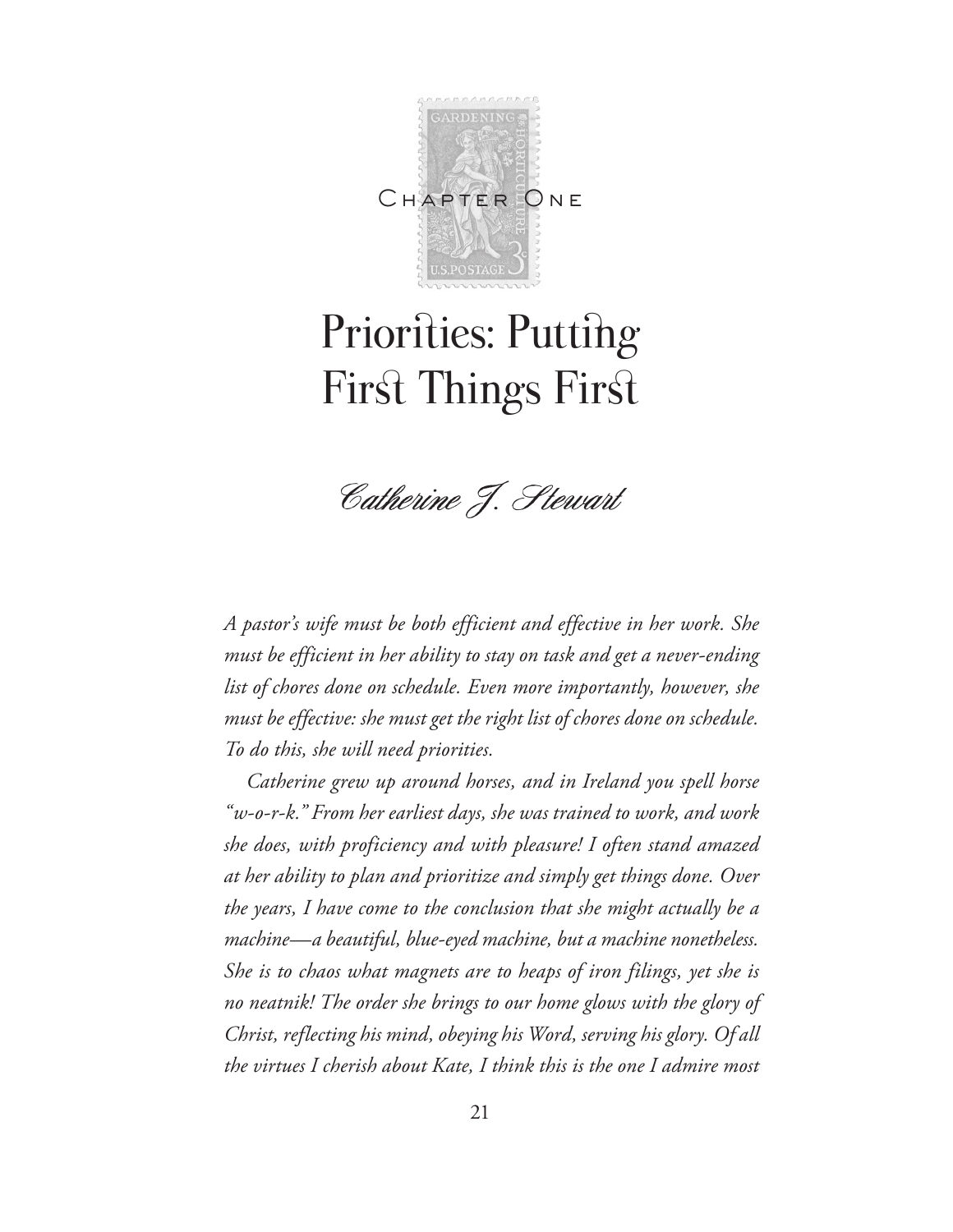*of all: she keeps first things first. I can think of no one better equipped to write this chapter.*

REV. DR. NEIL C. STEWART

ØÙŒ

Dear sister in Christ,

From the very outset of this letter, I want you to know that the life you now possess as the wife of a pastor is the most privileged life you could ever desire. It may not always seem that way, but God has cocooned you in a place where you will constantly be exposed to his Word. This is a manifestation of his love toward you in Christ. As the prophet once wrote, "I know the plans I have for you, declares the LORD, plans for welfare and not for evil, to give you a future and a hope" (Jer. 29:11).

With confidence of his never-failing goodness toward you, I want to help you to take a look at your life and be certain that you are putting first things first. During my college years, I had a dear friend who set me a wonderful example of a biblically prioritized life, and the lessons I gleaned from her still order my life today. As I sojourn through this passing world, those lessons continue to hold me in good stead. With God's help, I hope to be to you what my good friend was to me.

My husband loves to illustrate spiritual truth in an earthly way. He once came out with a statement that has always stuck with me: "Heart attacks don't just suddenly occur; they happen one hamburger at a time." My dear sister in Christ, this principle also holds true in the heart of our spiritual lives. Failure does not occur out of the blue but is the result of a lifetime of bad habits, putting off until tomorrow what we should have set in order today. Sadly, the wives of pastors are not exempt from this great threat. If we do the wrong things at the wrong time, they will come back to bite us. None of us wants failure to be our legacy. All of us want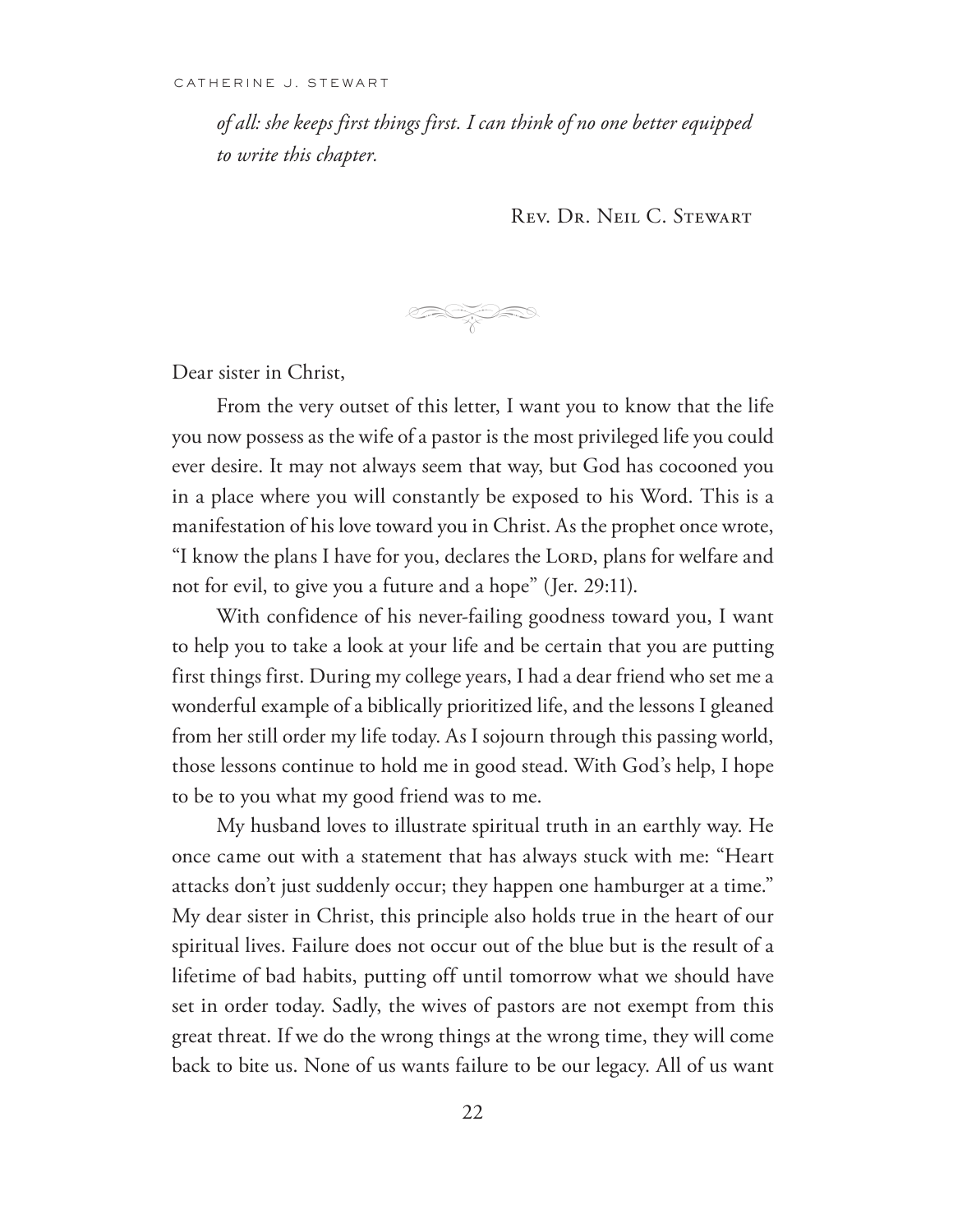to reach the end of our lives in glorious victory. If we are to do this, if we are to avoid Satan's many "beautiful" but deadly daggers, then we will need to put on the whole armor of God and be strong with the strength that Christ provides. Only then will we reach the Celestial City when our earthly journey is done.

So where do we begin? First of all, we need to identify our current priorities. Whether we see it or not, our lives are already prioritized. The daily habits we establish, the manner in which we speak, the people with whom we spend time, and the places we go all indicate where we have placed the focus of our hearts. The habitual bent of our soul reveals where we look for satisfaction, security, and significance. Do we look to God for these things, or do we scatter our hopes elsewhere?

Think, for example, of the woman who finds her satisfaction, security, and significance in the fair opinion of others. She spends her life chasing people's smiles and fleeing their frowns. Her satisfaction is always fleeting, hanging insecurely on the good favor of those she really values. Likewise, her security is always crumbling, and her significance—the sense that she has lived a life worth living, a life that has counted for something—is always one faux pas away from evaporating. Such a woman knows no rest. Her life is like a line of dominoes. Once one falls, the others will soon follow.

Pastors' wives are perpetually surrounded by spiritual matters and submerged in the life of the church. These waters can be treacherous. Without a heart firmly rooted in Christ, we will drown in them. Christ alone can give us the satisfaction, security, and significance for which our hearts long. Our natural, idolatrous tendency is to look for these things in the broken cisterns of the world and all its empty promises. "Remember Lot's wife" (Luke 17:32). We must flee without looking back.

Search your heart. What do you want out of life? Where do you root your desire for satisfaction, security, and significance? Are you searching for it in the right place? What are the things you feel you need—the things without which you would feel life is not worth living? When do you tailspin into despair and panic? Only you and God know what your heart really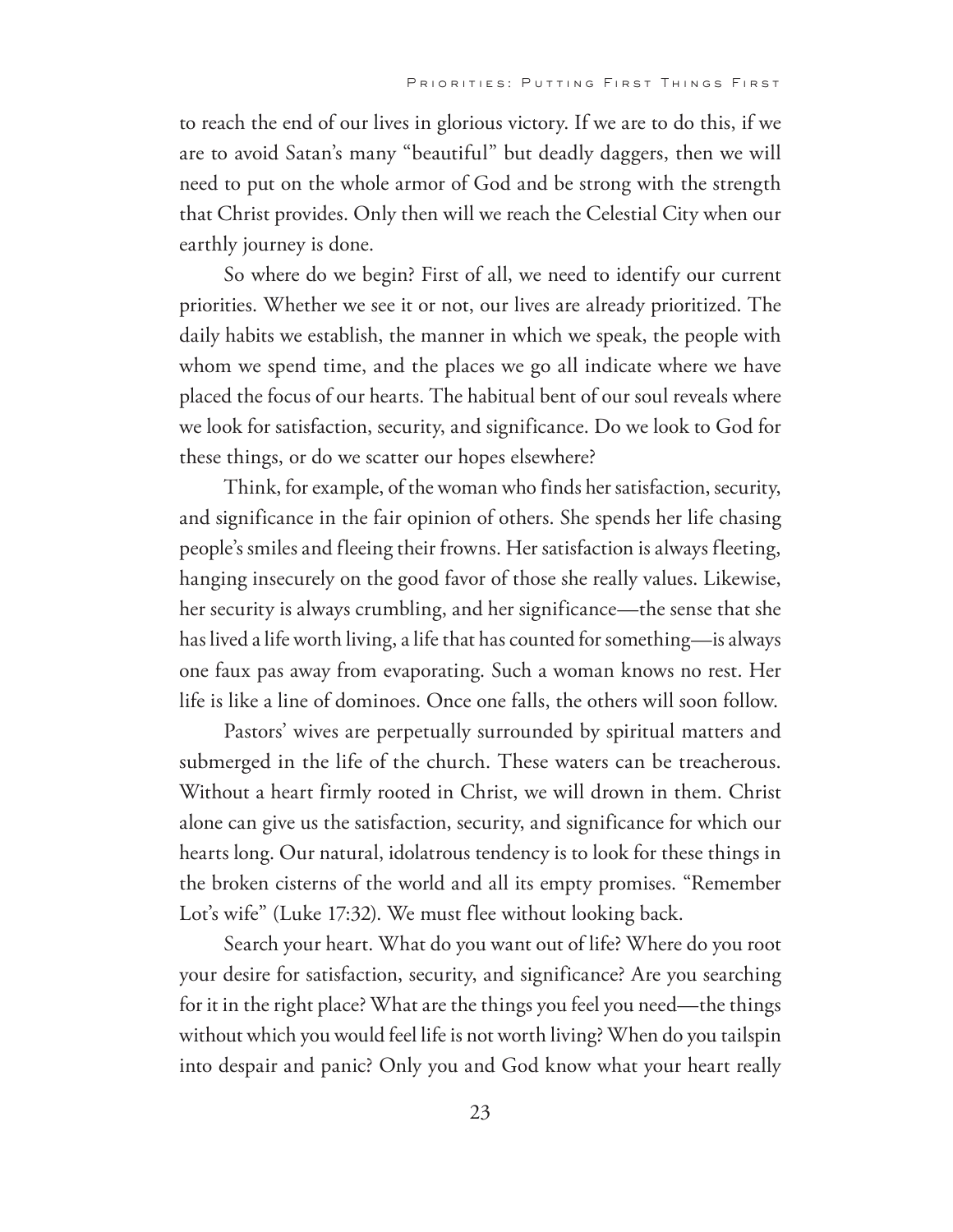wants. One local pastor put it well when he said, "What the heart wants, the heart gets"; i.e., whatever is most important to you will drive every moment of every day. Indeed, we all constantly pursue what our hearts want. It is an inevitable fact of life. The question is, are we pursuing God's priorities or only our own?

As you begin to organize your new life as a pastor's wife, more than anything else I want you to see that prioritizing is not organizing. Before you begin to organize your life, you must first address your priorities. As I try to help you in this regard, please be assured that I don't want to organize or control your schedule. I don't want to squeeze you into my mold. God knows my schedule is littered with the debris of human sin and frailty. Instead, I would like to point you to three sources that have proved vital in molding my thinking:

- 1. Christ: Our Ultimate Example
- 2. Women of the Word
- 3. Women of Piety throughout History

## CHRIST: OUR ULTIMATE EXAMPLE

Looking at Christ's life, I have often struggled to know how to effectively apply his priorities to my life. After all, Jesus is a man; I am a woman. His earthly life was outside the home; mine is inside it. His primary calling was to bring the good news of the gospel to many; mine is to bring it to the little flock in our home. Our daily routines bear almost no resemblance to each other. Yet I am persuaded that the focus of my life must be derived from his example in the Word. In particular, three aspects of his life strike me as peculiarly relevant to our call as pastors' wives: his times of prayer, his obedience to the Father, and the relationships he cultivated with others.

## *A Life of Prayer*

The book of Luke is replete with examples of Christ's prayer life. From the very outset, Christ's adult life was marked by the fact that he was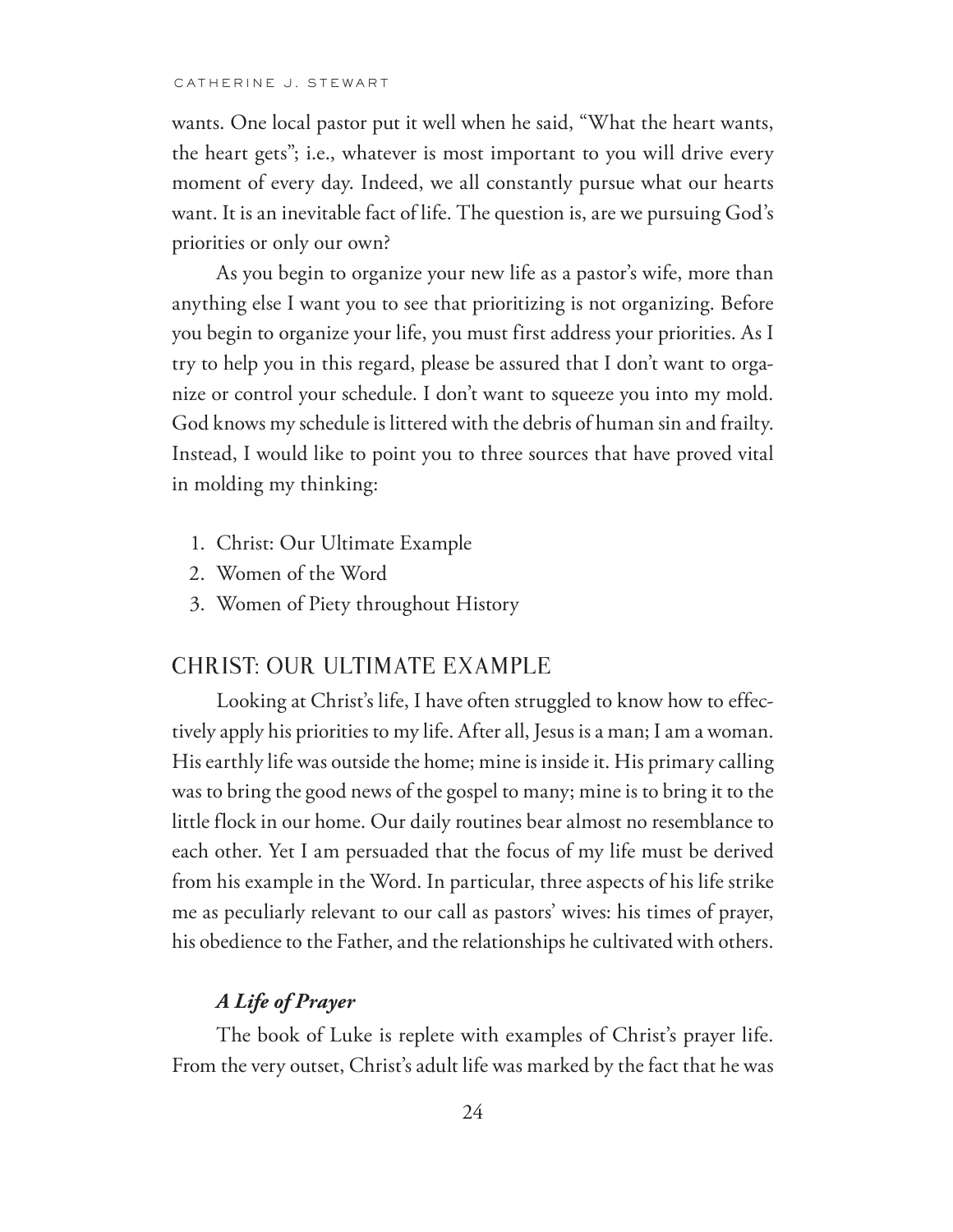a man of prayer: "When Jesus also had been baptized and was praying, the heavens were opened, and the Holy Spirit descended on him in bodily form, like a dove" (Luke 3:21–22).

In the next chapter, we find Jesus retreating to a desolate place to be alone with the Father. In Luke 6 we find him going out to the mountain to pray and "all night he continued in prayer to God" (v. 12). Before long we see him take Peter, John, and James up a mountain to pray, and it is the next day before they return (Luke 9). In Luke 11, Christ provides us with the pattern for intercession that we know as The Lord's Prayer. The list goes on and on.

My dear sister, one of the hardest things to do in the Christian life is pray. It is fairly easy to pick up the Word of God and read a chapter or two, but prayer is different. You see, when we get down on our knees before our Maker, our hearts are laid bare before his all-seeing eye. In the secret place of his presence, when we are alone with our Father, we realize the full extent of our desperate need of grace. Even in our best times, we are unworthy of mercy. Such moments bring a devastating clarity to the soul. They show us for who and what we really are. As Robert Murray McCheyne is said to have put it, "What a man is alone on his knees before God, that he is, and no more."

Yet in this place of emptiness and total frailty, we find Christ to be our only fullness. Here alone, in his loving embrace, we find satisfaction. No other relationship can ever fill the God-sized hole in our hearts. I feel sure you know this already. The question is, have you experienced it? Remember that what the heart wants, the heart gets. Do you treasure your relationship with your Father enough to pursue him at the cost of every other fleeting pleasure? Oh, how I have struggled in this area. I imagine you do too. How easy it is to pick up the telephone to call a friend, to convince ourselves that our daughter really does need that new dress for Sunday, that we really must bake that cake for a neighbor, or that the shoes needing to be re-heeled can't wait until a later time. How easy it is to forget God in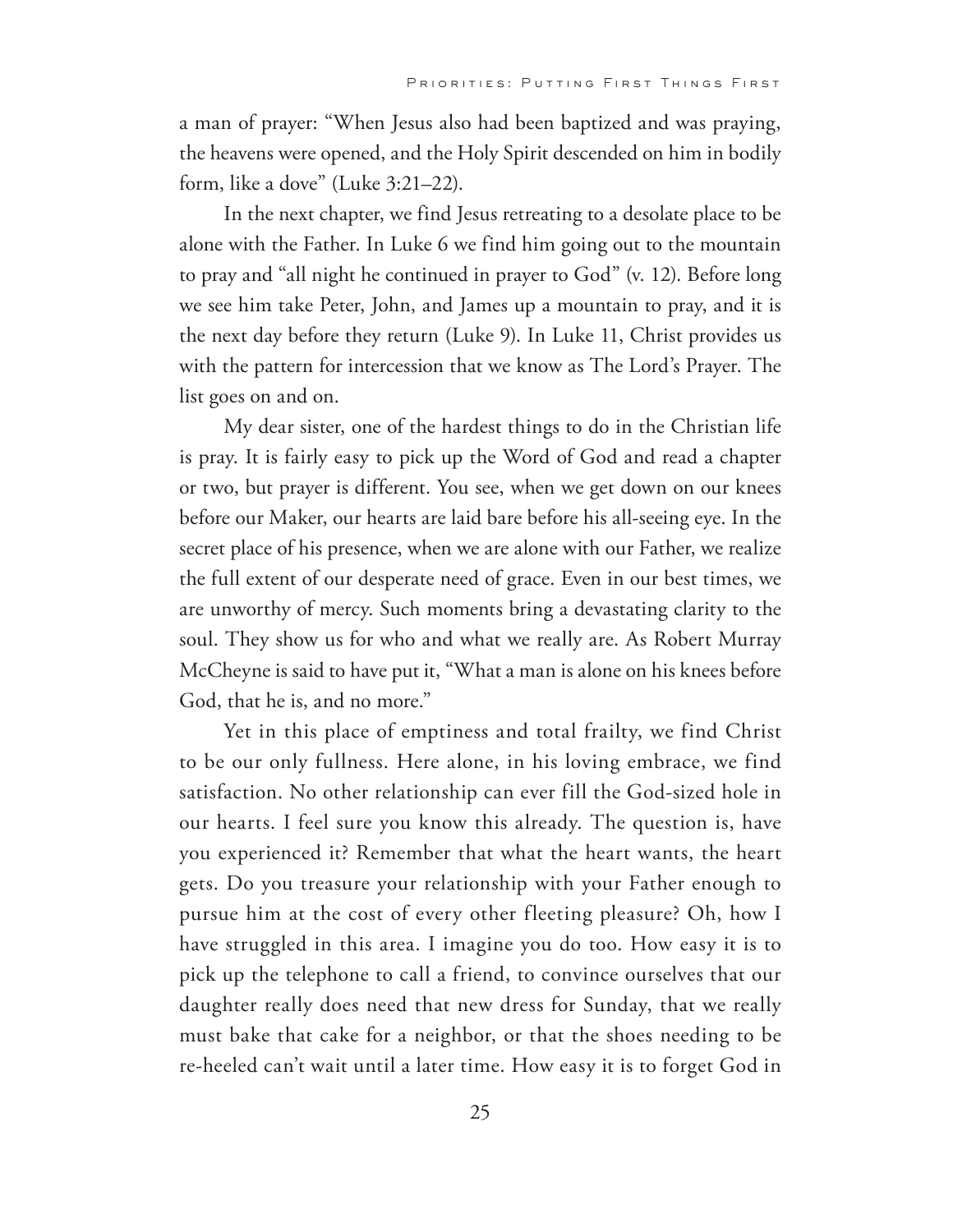the clamorous crowd of second-place things. How lethally simple it is to major on the minors!

So when it comes to putting God first, where do we start? For me, the only time when I can be certain of stillness and solitude is early in the morning before our children arise. This is the time for me to fill my mind with the Divine Majesty. Does that mean that I am up at 4:00 a.m. praying every day? I wish it did. In fact, there are days when I would need to be up at that time in order to beat our five children out of bed! However, it is my testimony that when I am diligent in rising early to spend time on my knees, the Lord deals closely with my soul. In a strange but happy contradiction, he satisfies my deepest longings while leaving me still hungering for more.

You will undoubtedly have a different schedule from mine, but when you are planning out your day, put your personal time with the Lord on the schedule. Consider it a nonnegotiable. As pastors' wives we are in no less need of private fellowship with the Lord than other women are. At times I have found myself depending on the spiritual conversation of our home, the discussion of sermons, and the cocoon of ministry life as a crutch for my soul. In such times my soul emaciates; I become a spiritual anorexic. This is a common trap for pastors' wives. At one time or another, we have all fallen into it. As a great hymn of old so aptly states, I have tried the "broken cisterns," and I can testify that they fail—every time. Do not feed your soul on the run. Do not substitute spiritual snacks for unhurried time before God in private prayer and devotion every day.

## *Obedience to the Father*

Second, Christ's life is distinctly set apart from others through his obedience to the Father. Every day we find him doing his Father's will and fulfilling his Father's plan for his life: "I have come down from heaven, not to do my own will but the will of him who sent me" (John 6:38).

Such obedience extended far beyond Satan's temptations, far beyond the extremity of physical exhaustion and the constant desire to stop and rest amidst the unceasing pressures of life. Christ's obedience extended all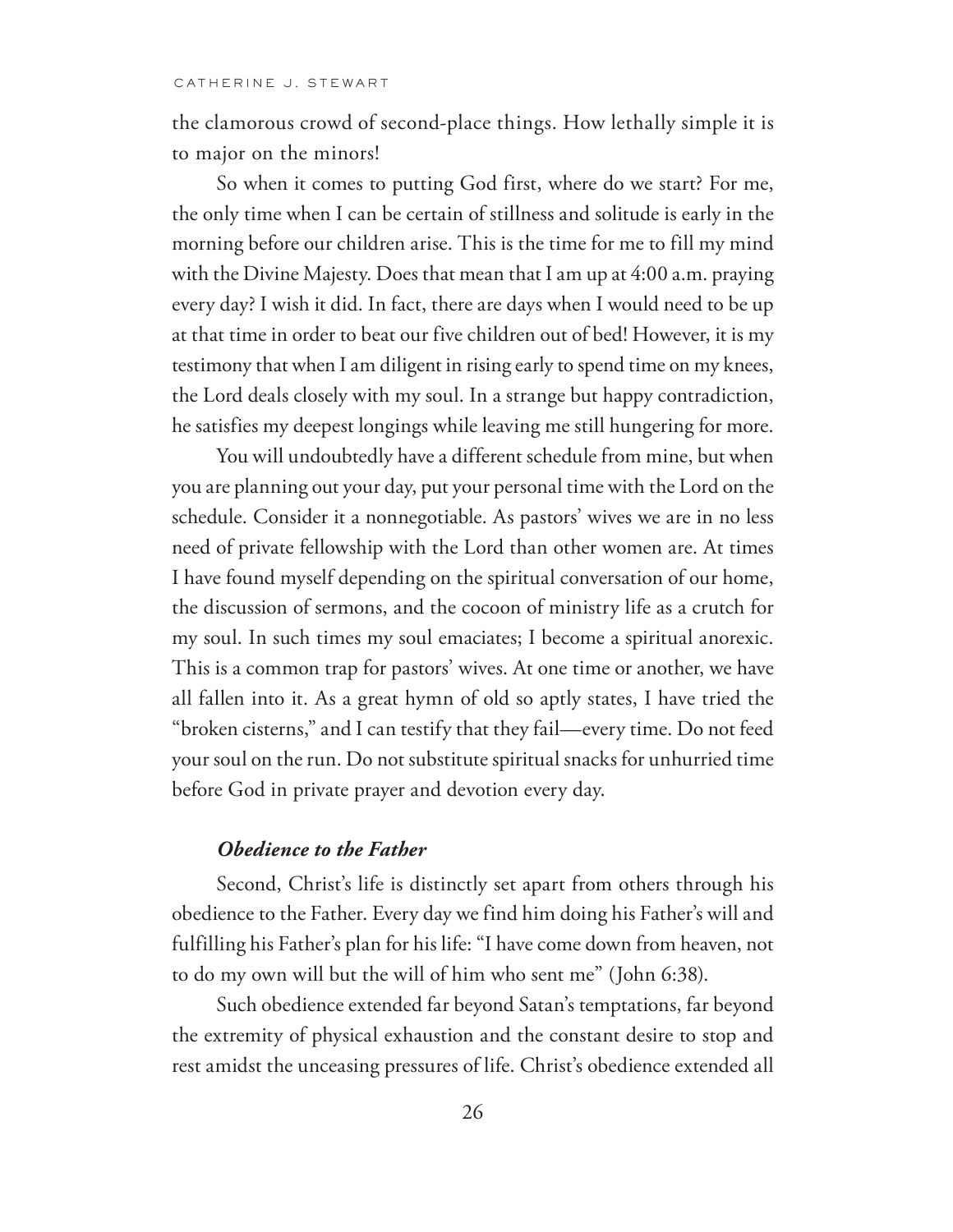the way to the cross. He obeyed God through the gates of hell because he loved us and was determined to do anything and everything to save us. "Going a little farther he fell on his face and prayed, saying, 'My Father, if it be possible, let this cup pass from me; nevertheless, not as I will, but as you will'" (Matt. 26:39).

We could discuss Christ's remarkable obedience forever. Permit me to root his example in your life with a question: "Is the general tenor of your heart marked by a conscious obedience to the revealed will of God?" Be honest with your reply, and repent of any habitual sin that may be inhibiting your walk with Christ. What weights hinder you as you climb Jacob's ladder? Some weights are lead, others are gold, but if they hold us back, we must cut them loose (Heb. 12:1–3). May the Lord help us both to pursue a life of obedience to his will.

### *Relationships with Others*

Third, I am struck by Christ's earthly relationships with other people. He ministered to many, yet he kept a small cadre of close friends with whom he enjoyed the closest and deepest intimacy. Despite spending three years in public ministry, he spent most of his time in close proximity to the twelve men he wanted to influence most of all. Christ devoted his efforts to teaching, eating, sleeping, and fellowshipping with these twelve disciples. Among them, he treasured three men more than the others.

We need to consider the focused impact that our Savior had on a few souls and its subsequent widespread effects. Just like Christ, we must focus on the few we most need to influence. As with all charity, this effort begins at home with the little flock God has entrusted to our care. Never forget that we are wives and mothers before we are anything else. No amount of success in the church and in the world can ever make up for failure in the home.

We must remember that our children are natural-born sinners. By default, their hearts are wayward and full of folly. If they are ever to be salt and light in this dark world, they will need the love and compassion of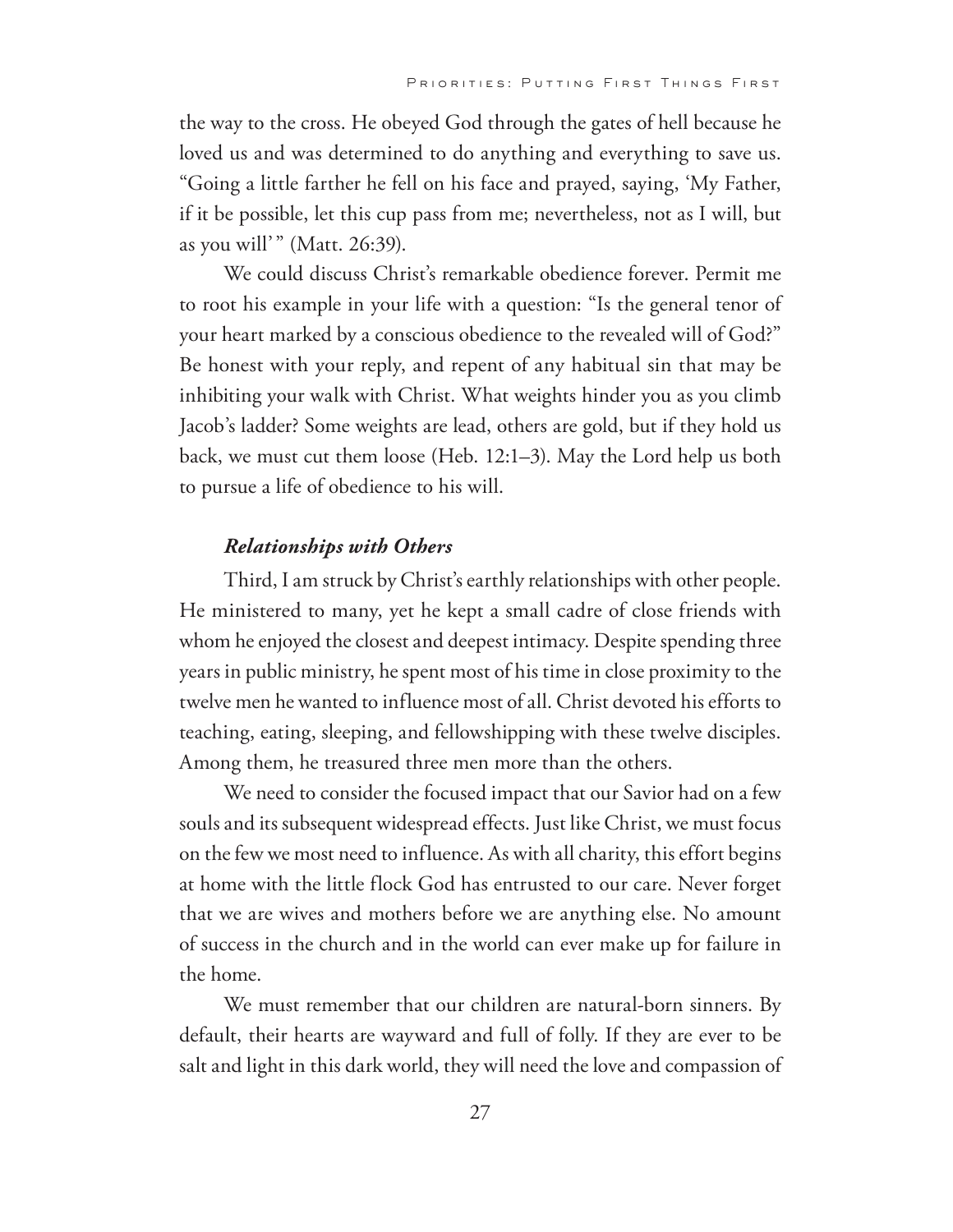Christ to penetrate their souls with saving mercy. It is our role to tenderly teach and apply the Word of God to their hearts and minds on a daily basis. If they do not hear and see it from us, from whom will they ever hear it? The way we live before them, the habits we cultivate, the priorities we exemplify, and the identity we have in Christ all leave a never-ending impact on their never-dying souls. Our children are covenant children, and while the responsibility of teaching the Word to them lies primarily with our husbands, we are the ones with whom they will spend the most time.

When I come to die, I am quite sure that I will not look back over my life and wish I had poured more time into the tangibly attractive distractions of the world. My greater concern will be that I influenced my children for the kingdom of God with all my heart, soul, mind, and strength. When I consider the far-reaching implications of the time Christ spent with the twelve disciples, I am reminded that the gospel has subsequently been brought to millions of lost sinners. Though we may become caught up in the minuteness of the seemingly small realm of influence currently before us, a family well raised will be a mighty weapon in the hand of Christ. It will reap fruit forever.

There will come a time when your little ones are up and gone and your primary sphere of influence will change. But when your children are young, try not to be distracted from first things. If you get this right, you will be well set by God's grace to become a Titus 2 role model in the years to come. Too many pastors' wives forsake their primary calling in order to become a Titus 2 woman before their time. Little do they know it, but their best efforts disqualify them before they even begin.

## WOMEN OF THE WORD

Now that we have spent some time reflecting on the priorities of Christ, it seems a natural progression to consider some women of biblical times whose lives exemplify their priority choices. There are many women whose lives are marked by these choices, yet only a handful of them are directly related to men who were used as either prophets or ministers of God's Word.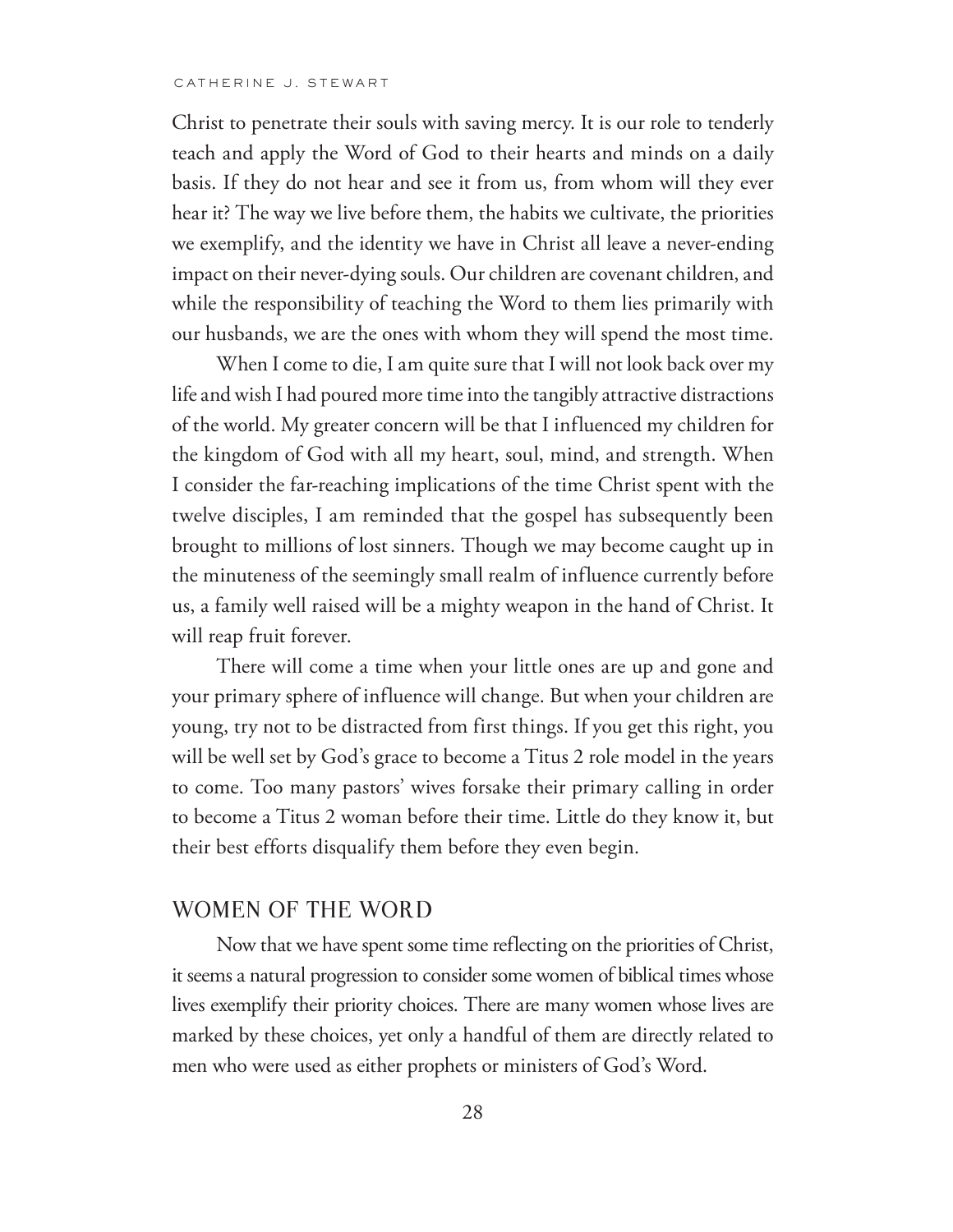#### *Examples to Avoid*

Let's begin with some examples we would do well to avoid. Though some of our priorities as pastors' wives are apparent to the public eye, others will remain hidden. The manifestation of our real priorities will sometimes become more apparent when we are faced with trials of varying degrees.

You have often heard mothers warn their children of the consequences of disobedience and the painful results of acting without thinking. One of our children has a delightful passion for all things adventurous, hesitating at almost nothing! We warn him of the consequences that will befall him, but he invariably ends up learning the hard way!

God has graciously supplied us with a few scattered examples of women whose choices reflect a similar immaturity. These examples warn of the consequences that invariably fall to those who live with a careless disregard of what really matters. For the most part, these tragic examples are a direct result of women forgetting their place and the role God has assigned to them in the church and in the home. I think you will agree with me that when we find ourselves willfully engaged in compromising situations, it is generally because we have made a similar mistake.

Consider Numbers 12:2, where Miriam, the sister of Moses, while standing alongside her brother Aaron, seeks preeminence for herself. " 'Has the LORD indeed spoken only through Moses? Has he not spoken through us also?' And the LORD heard it."

Miriam stands as a solemn warning to us of a woman's natural propensity to disregard God-given male authority. We all know that our sinful natures incline our hearts to usurp male leadership—some to a greater degree than others—but nonetheless, we all too often find ourselves with the mumblings of Miriam's heart. No doubt, my sister, you desire to be submissive to your husband, but there will be times when you will think you know better than him. There will be occasions when you will want some of the credit for his labors. You will want your opinions to be heard. After all, you are his "better" half.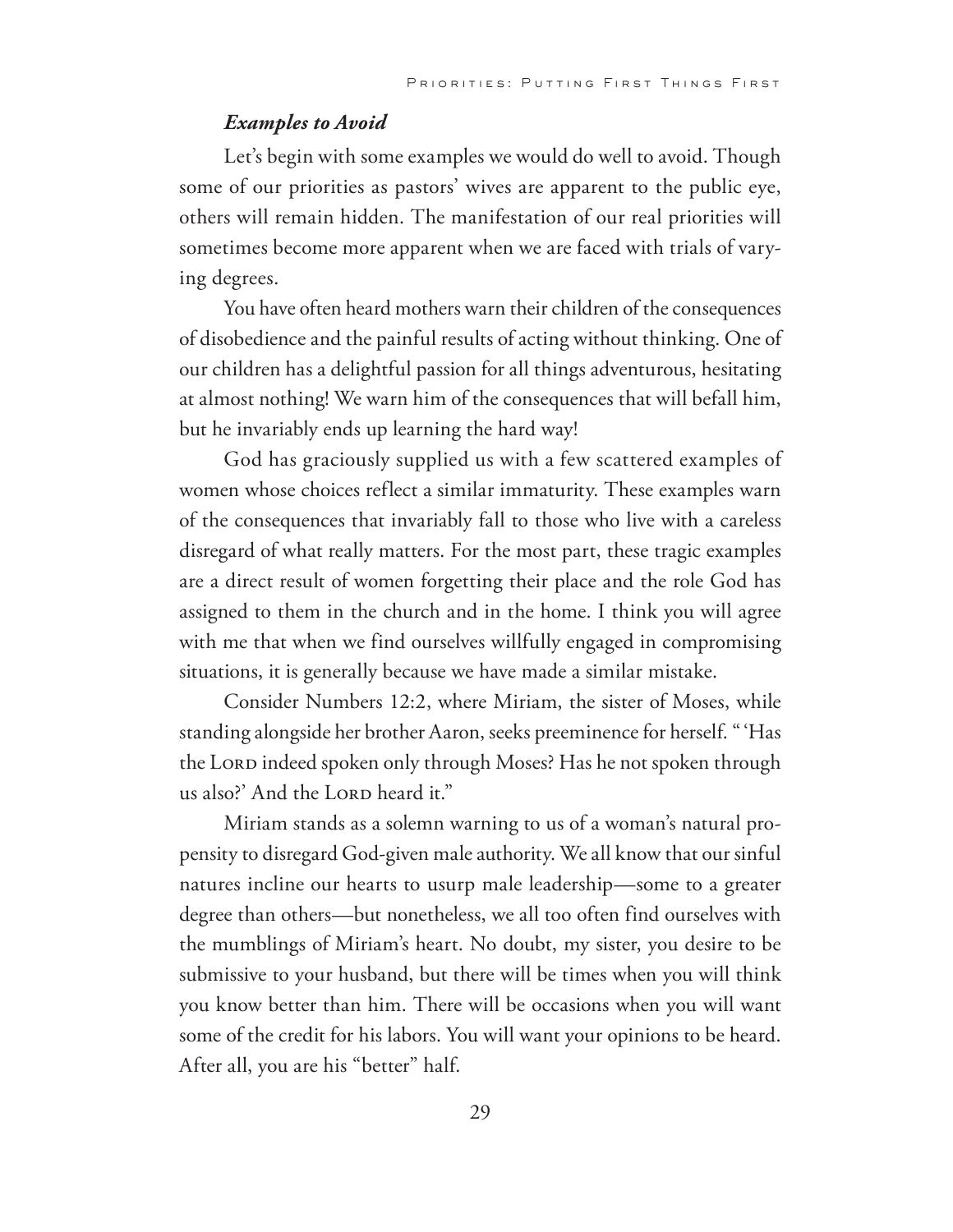My sister, do not be deceived. At such times we must remind ourselves of the dire consequences of speaking without thinking. Miriam paid dearly for her presumption. She became a leper and for a season was cast out of the camp. Imagine the shame that must have filled her heart. All this befell her because she lost sight of her calling to serve, entertained delusions of grandeur, and despised the man God had set in charge over her and the people of God.

We women thrive best when we embrace the place and the ministry God has entrusted to us, not when we reach for positions of authority God never intended for us to occupy. We must take heed to our hearts. Lest we despair, though, we must not forget the Lord's kindness in his dealings with Miriam. Mercifully, his chastening hand relented. Miriam's season as an outcast lasted only seven days. This should comfort us in our repentance. His mercy really does endure forever.

Martha is, of course, another woman who allowed her priorities to slip out of place. As pastors' wives, we can easily fall into the same trap. Our home serves as a place of grace to others, and we often have much work to do in terms of preparation. The work doesn't stop there! We want the time spent by guests in our home to be pleasant, so we carefully attend to all practical needs to make that possible. It is a joy to prepare for God's people. It is good and noble to make our guests feel welcome and comfortable. However, the simple mistake of placing the emphasis in the wrong place at the wrong time can have long-term consequences on our souls.

Remind yourself of the parable of the sower. One of the weeds that can choke out the Word is busyness. Sometimes our family home seems to have a steady stream of guests coming and going, and it always delights me to open our home to any folks who wish to stay with us. However, on more than one occasion, I have missed the blessing of getting to know our guests because I have been too busy attending to the "next thing." Busyness can seem so very necessary, yet it can be a huge hindrance to cultivating true fellowship. Actively seize as many opportunities as you can to listen to the words of wise guests, and be assured that if their meal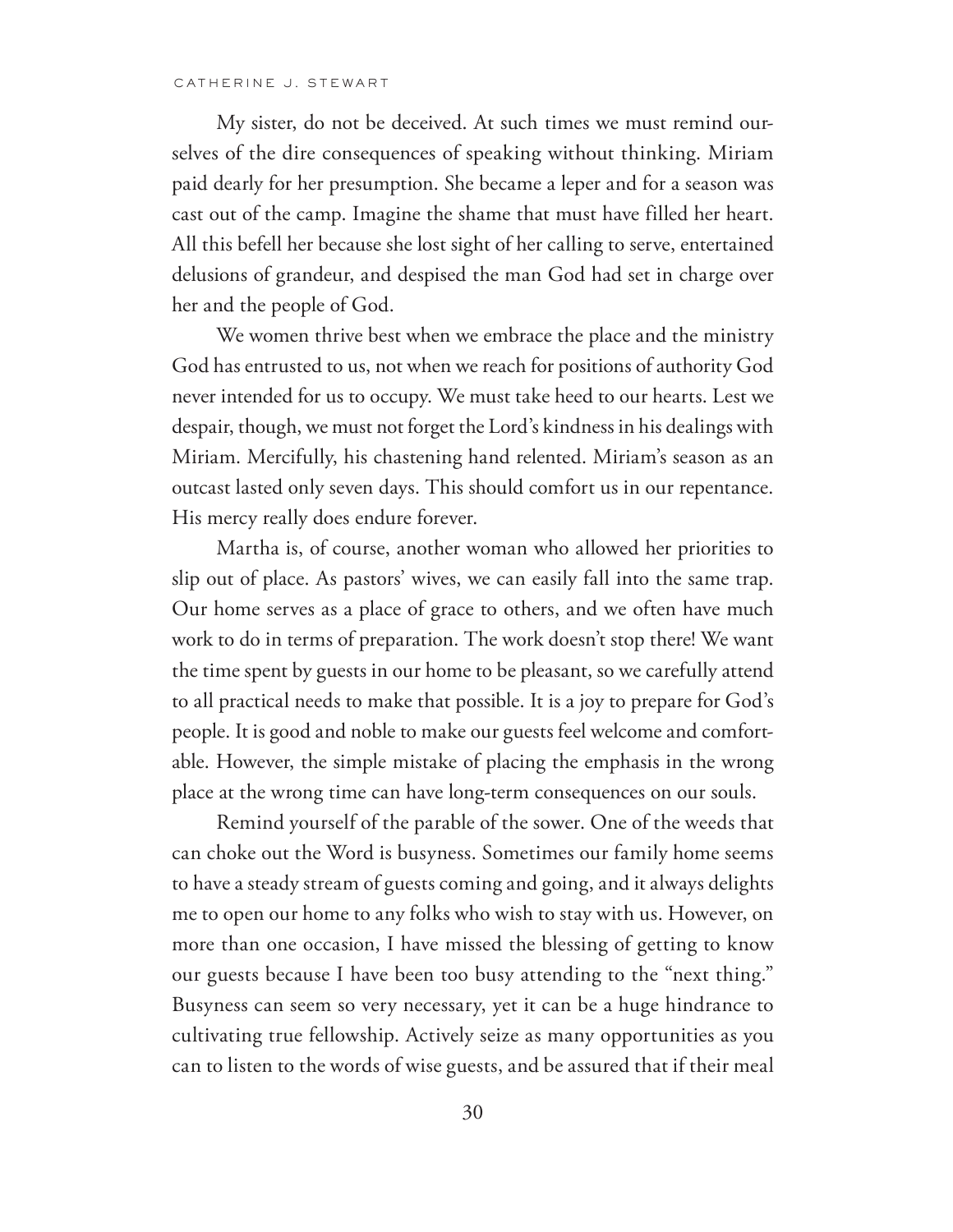is a little late due to your interest in their conversation, they are unlikely to complain!

I would encourage you to read further into the lives of other women whose misplaced priorities bore bitter fruit. Sarah's desperate attempt to have children through Hagar produced a whole nation of godless people. Job's wife was a snare to his soul. Indeed, the damage we can do to our husbands in private is immeasurable. Let us not serve as a Mrs. Job, discouraging our husbands at every juncture, but rather let us radiate Barnabas's perpetual efforts to serve as an encourager.

#### *Examples to Embrace*

In 1 Samuel, we find Hannah on her knees in prayer. She is barren and brokenhearted, yet while many a woman would have grumbled at her husband or lashed out in vindictive malice at her rival (in this case, Peninnah), Hannah takes herself to a better sanctuary. She pours out her heart to God. Should we not follow her up to the throne room of heaven? Yet, if we are honest, when it comes to responding to the difficulties of life, this is the road less taken. I find it much easier to take my problems to my husband. This, of course, is perfectly appropriate, but not as a first port of call. Many times God has used Neil's absence to remind me that the first ear I should approach is that of my heavenly Father. After all, he tells us, "I, the LORD your God, hold your right hand; it is I who say to you, 'Fear not, I am the one who helps you' " (Isa. 41:13).

How easy it is instead to put my trust in the hands of a man who knows the Word of God and whose life is marked by holiness, almost as if he has the power to aid me. Paul Miller recently wrote a book titled *The Praying Life*. In it he repeatedly illustrates the power of prayer over the frailty of human conversation. Whenever anything comes into your mind that causes you to flee to a human being for help, view it instead as an opportunity to draw near to God. Hannah is a delightful example of this.

No doubt it may be a great challenge to you, but as pastors' wives we cannot run to others with our concerns. We cannot pick up the phone and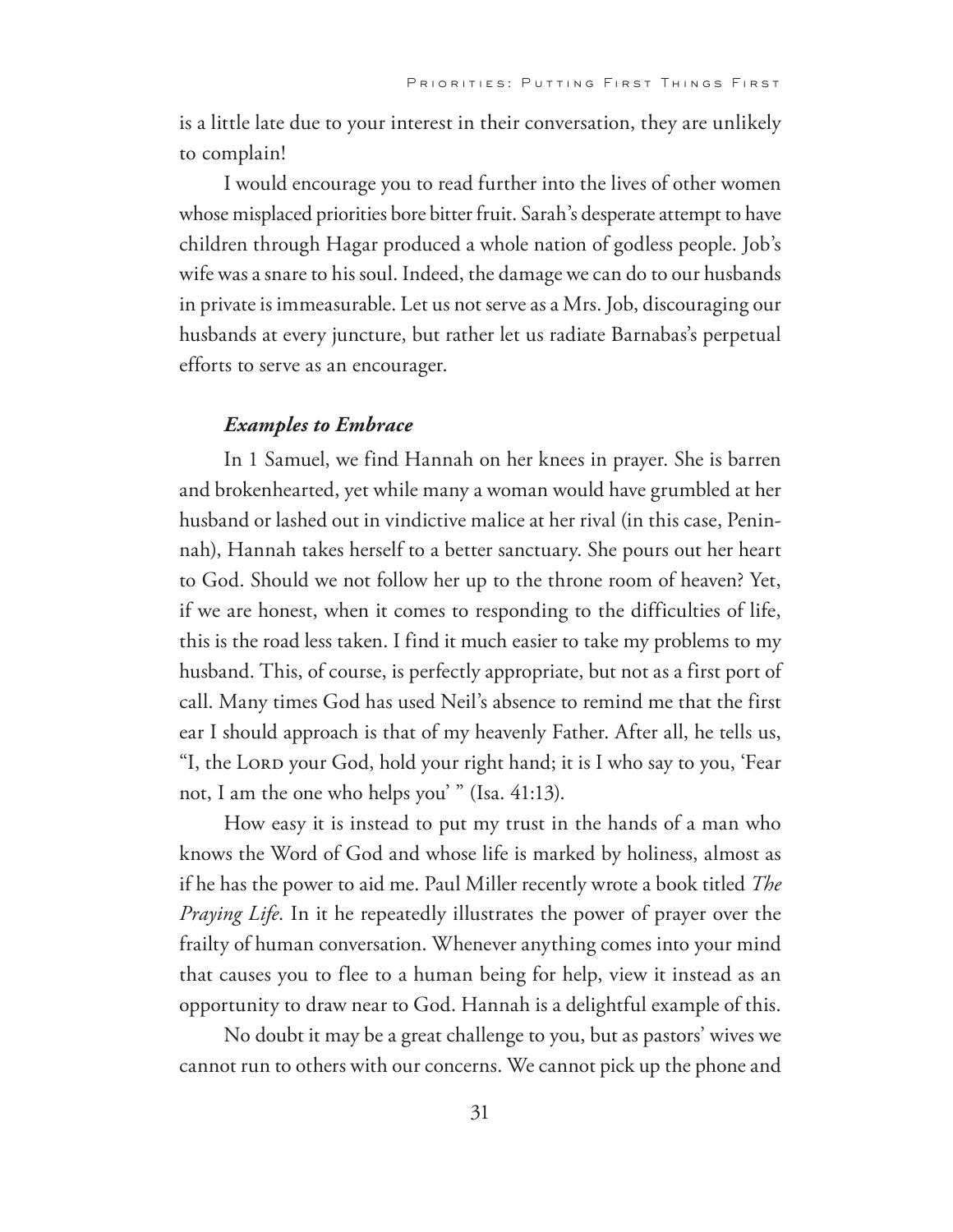discuss the trying times of ministry with friends in the congregation. In fact, without our husbands' prior approval, we are not at liberty to discuss any church problems with anyone. This may well be one of the hardest things about a life in full-time ministry. We have fewer earthly bolt-holes to which we can run when times are hard. Unexpectedly, however, this has been one of the greatest blessings in my spiritual life, and my soul has been deeply nourished by the need for verbal restraint. The lack of an everpresent human ear has ultimately led me to my knees in prayer, driving me to cultivate a deeper relationship with the One whose ears are always open, whose heart is always warm, and whose hand is always ready (Ps. 34:15).

The godly woman of Proverbs 31 remains our richest example of a perfectly prioritized life, both spiritually and practically. If you and I could implement everything this woman did, we would be pillars both to the church and to society. There are exhaustive Bible studies on this paradigm of a pious woman, but for now I would ask you to reflect on just one verse: "The heart of her husband trusts in her, and he will have no lack of gain" (Prov. 31:11).

The rest of chapter 31 is an unfolding of verse 11, providing us with an explanation of why this woman's husband can safely trust her. She is described as a very organized woman of great practical effort. While her personal devotion to God is not mentioned, it is certainly assumed, and her acts of great piety are an outward reflection of a heart devoted to him. If your husband can safely trust you, his ministry will never have the unnecessary burden of a constantly frenetic, tumultuous home life. Neil and I have always sought to establish regular communication in our home over everyday practicalities. It has proved invaluable. I know the things that make our home a haven for my husband, and my endeavors to fulfill his desires bring a degree of harmony that allows us to enjoy our home life to the full. While it may seem rather elementary, one of the greatest services you can offer to your husband is to make your home a refuge of peace amidst the storms of life. When he returns from a hard day, he can close the door on conflict and rest in a little harbor of peace. The reverse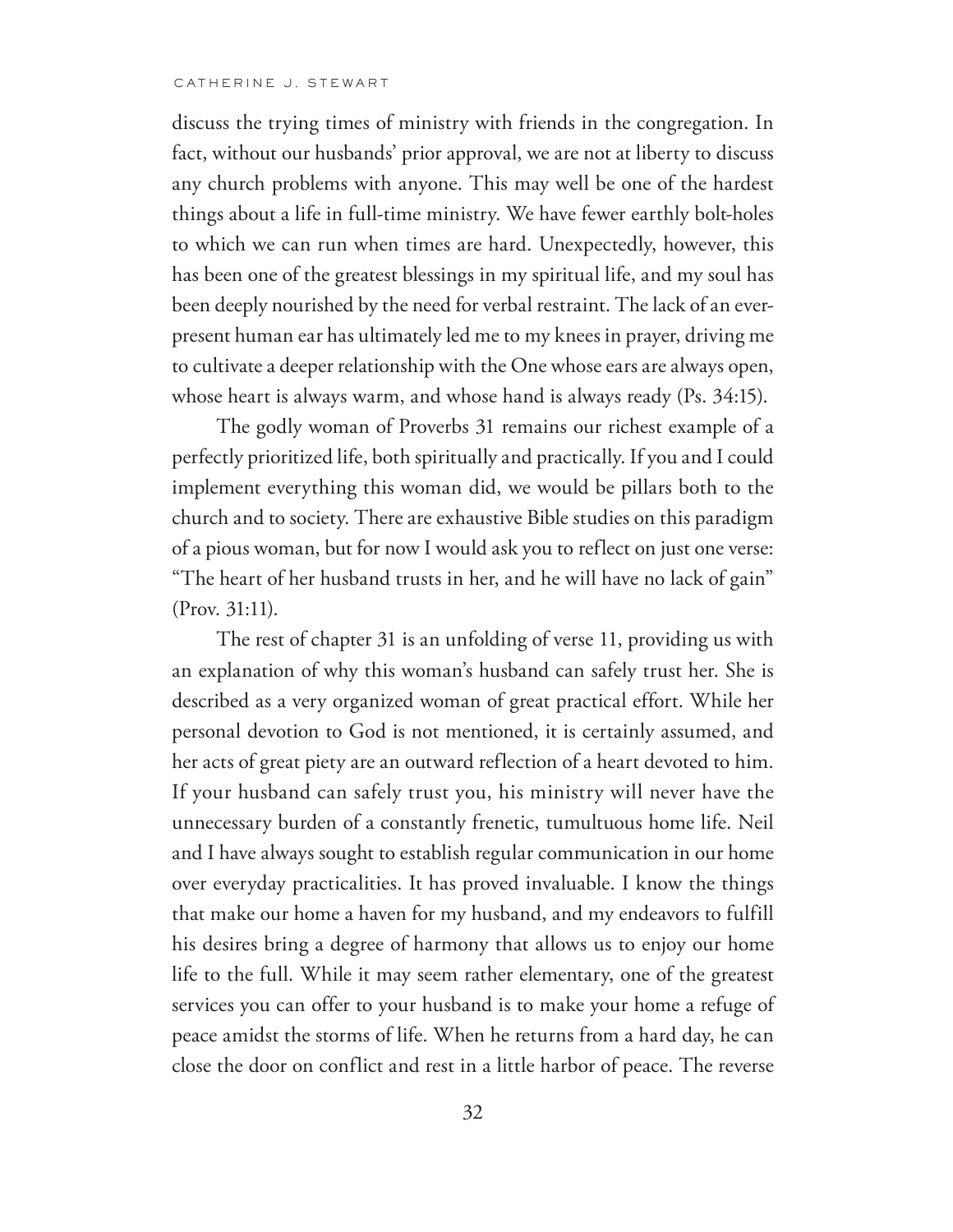is also the case: few things are more debilitating for your husband than to open the front door and walk into another world of conflict. Hitler learned this lesson the hard way: no one can fight a war on two fronts.

## WOMEN OF PIETY THROUGHOUT HISTORY

### *Mary Love*

As a young pastor's wife, I was eager to find women from previous generations who had exemplified remarkable piety. There are few who stand out like Christopher Love's wife, Mary.

Christopher Love was born in Cardiff in 1618. From the earliest years of his conversion, he pursued a call to the ministry. After receiving a bachelor's degree from Oxford in 1639, he became the chaplain to a sheriff in London by the name of John Warner. It was through the sheriff that he first met his future wife, Mary Stone. Love is perhaps best known for his strong advocacy of Presbyterianism during the English Civil War. Following his death, Mary wrote a 140-page memoir of her husband, giving us a glimpse of his humble piety.

In all my years of reading, Mary's calm repose of soul and steadfast spirit remain an unparalleled example of Christian fortitude under pressure. Her piety shines brightest in the days leading up to her husband's execution. During the days of Oliver Cromwell, the British Parliament sentenced Love to death for his involvement in a conspiracy to establish Charles II on the throne. On July 14, 1651, Mary wrote a final farewell to her prison-bound husband. It drips with the assurance of faith and the deep contentment of soul that one can learn only from long experience of reposing in the arms of God.

O that the Lord would keep thee from having one troubled thought for thy relations! I desire freely to give thee up into thy Father's hands, and not only to look upon it as a crown of glory for thee to die for Christ, but an honor to me, that I should have an husband to leave for Christ. . . . Thou leavest but a sinful, mortal wife, to be everlastingly married to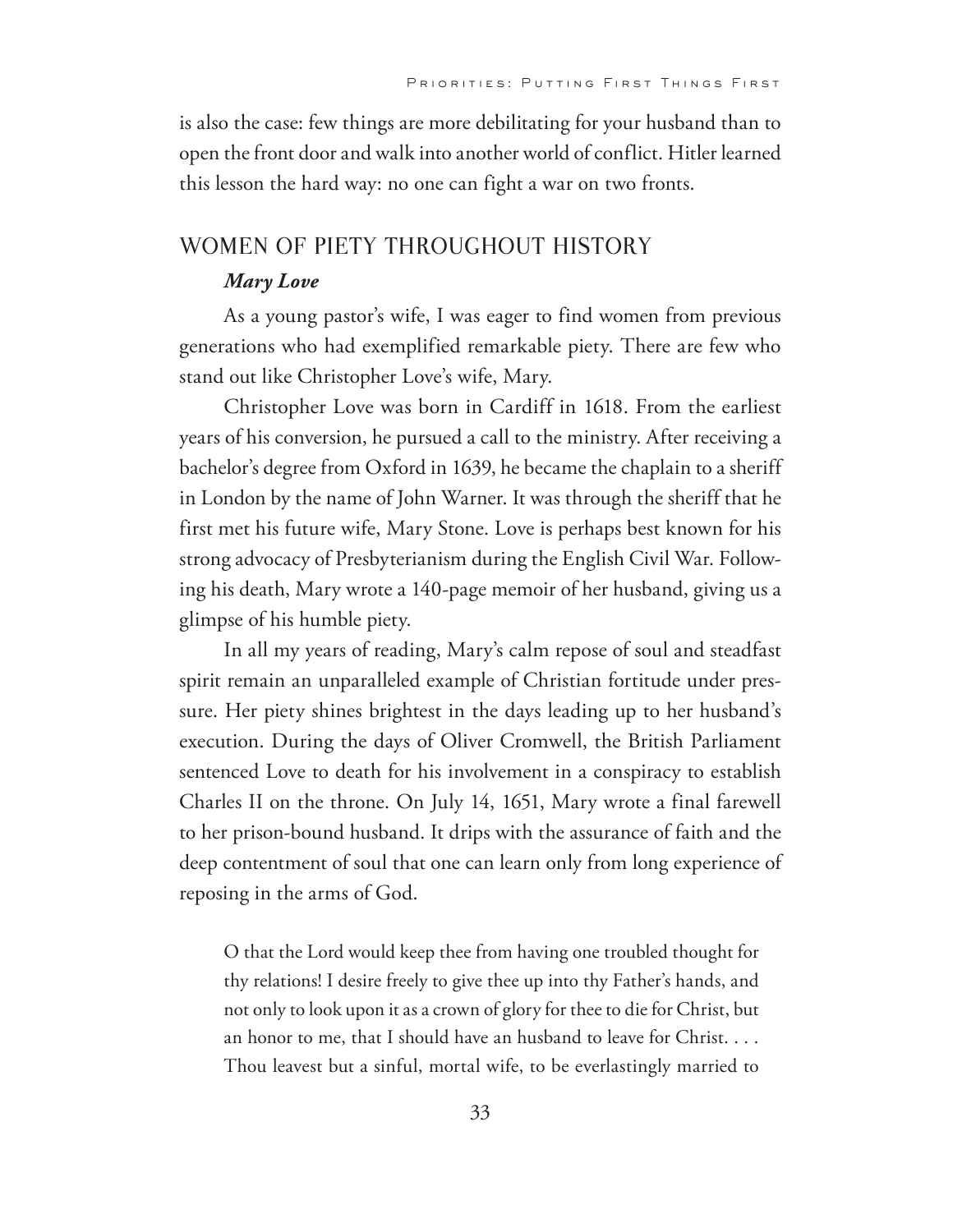the Lord of Glory: thou leavest but children, brothers and sisters, to go to the Lord Jesus, thy eldest brother.<sup>1</sup>

Were we to find our husbands in a modern-day parallel predicament, I wonder if we would empathize with such sentiments. Would we willingly deny our own desires? Are you and I giving our husbands the liberty to have a heart wholly set on the glory of Christ? Mary Love's steadfastness of spirit is evidence of her trust in the sovereign hand of her heavenly Father. This, in turn, is evidence of a woman who spent much time on her knees and in the Word. This kind of firmly placed faith does not come easily but only through personal effort to spend time alone with Christ.

#### *Margaret Baxter*

As you walk through ministry life, you will find that your husband is naturally drawn to particular writers. There is one Puritan, however, who has had an almost limitless impact on the lives of Reformed pastors: Richard Baxter. He is the "pastor's pastor." During the times when you are unable to comfort your husband, those times when he needs a man to get alongside him who has walked in his shoes, Baxter is just the man to place before his weary soul. (His book, *The Reformed Pastor*, is probably sitting on your husband's bookshelf.)

The Reverend Baxter chose to marry later in life, at the age of fortysix. His wife was younger than he, a mere twenty-three years of age. Margaret Charlton was the daughter of a landed proprietor and justice of the peace. She grew up in a home of considerable wealth where her parents were renowned for their piety and devotion to Christ. Margaret received theological instruction as part of her education and was urged to consider her need for a personal relationship with Christ.

Despite her privileged instruction, Margaret was better known for her social life and flighty frivolity. Initially she sat under Baxter's ministry out of a sense of duty to her mother rather than from an earnest desire for Christ. Baxter's preaching, however, proved attractive to Margaret's intel-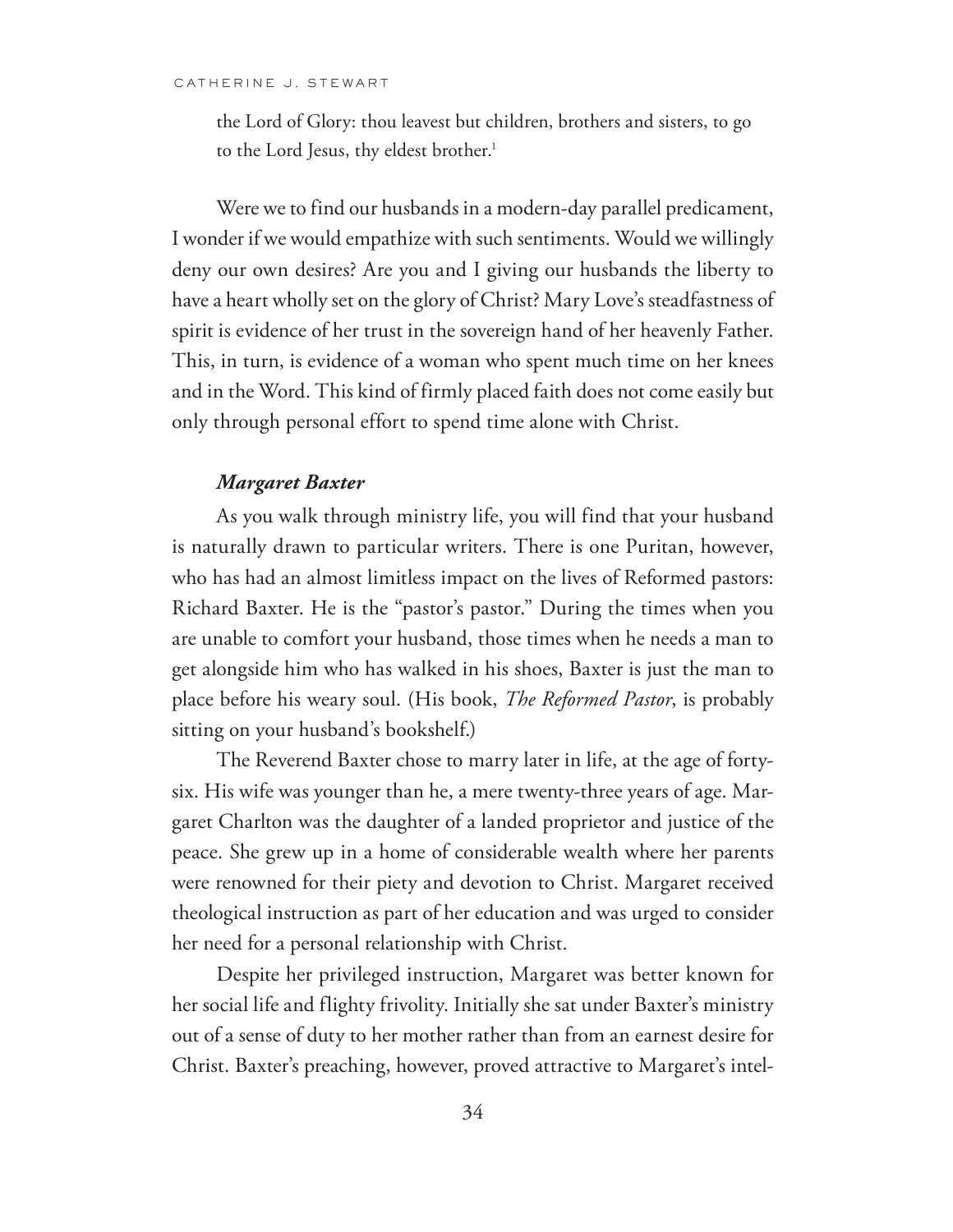lectual mind. She began to listen attentively to his sermons. He put a stone in the shoe of her heart. A deep conviction of sin began to grip her soul, and it was not long before she came to a solid and saving knowledge of Christ.

The story of the events leading to their marriage is well worth a read—a veritable feast for the soul. For the purpose at hand, however, I would like to focus your attention on her priorities as a pastor's wife. Despite the fact that Margaret remained unconverted in her youth, the Lord used her mother's religious instruction to mold her character for her future role as Mrs. Baxter. In a sense, Margaret's conversion put living, loving flesh on those bones. We might compare her experience to the apostle Paul's voluminous knowledge of the Old Testament. While he was Saul, this knowledge lay dormant, dead, and devoid of spiritual usefulness. But once the lights came on, this lifeless, legalistic bookishness became a lively library of earth-shattering power. So it was with Margaret. She never knew it at the time, but in her heady days of girlish silliness, the Almighty was equipping her to be a remarkable woman of God.

Once converted, Margaret devoted considerable earthly resources to further her husband's work. She did this initially by freeing him from the need to accept a salary. Within the church, she helped those who were in some measure of financial strain. It seems that the pleasure she discovered through such generosity entirely replaced her former desires to live in affluence. Despite significant limitations of space, services were held at the Baxters' new home. News of Margaret's kind, charitable manner spread like wildfire through the parish of Kiddeminster. Her presence by Baxter's side made him stronger and more effective for Christ than he ever could have been alone.

She thus became a great favorite in the parish. Helping to gain for Baxter a firmer hold on the respect and affection of the people, she much contributed to the popularity and success of his ministrations among them, thus becoming his fellow helper in the work of the Lord.<sup>2</sup>

Margaret's piety found a much more private outlet after her husband's imprisonment. Baxter was arrested after refusing to swear under oath that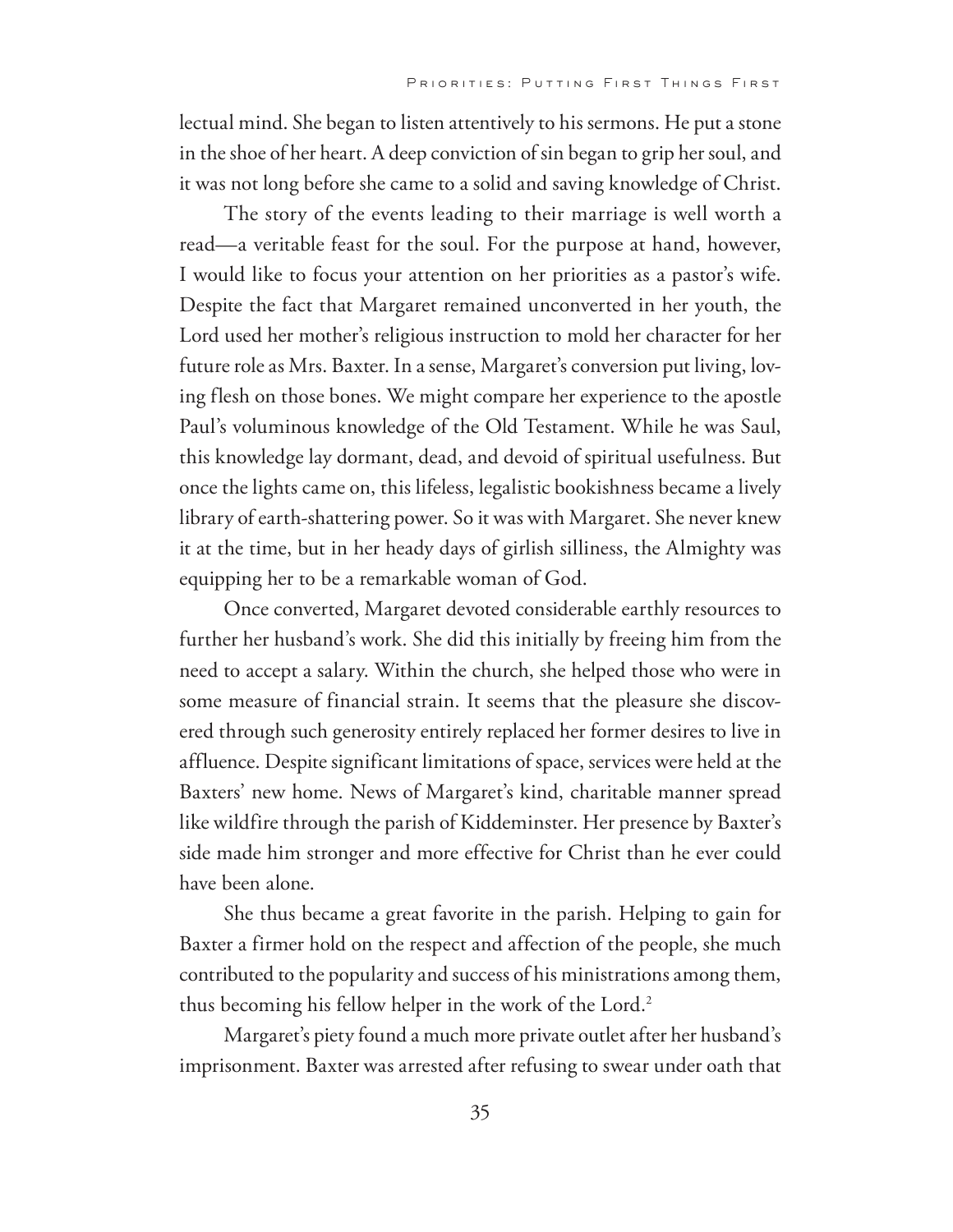it was unlawful to take up arms against the king. Margaret's response? In joyful submission, she followed him to prison. There she maintained her famously happy disposition! In fact, Baxter found her companionship to be more cheerful in prison than at any other time in their lives. She made the very prison cell a place of great comfort for them both.

To bring this romantic ideal down to you and me in our modernday setting, I want to draw the main priority of Margaret's life to the fore. Some years ago, a young man asked a seasoned pastor what a pastor's wife should be like. The older pastor's instinctive reply was, "She must not be a hindrance; anything else is a bonus!" While I don't know what gave rise to this answer, I am quite certain that neither of us wants to be remembered for "not being a hindrance." (I would prefer to be remembered as a helpmeet suitable for my husband!) So what does that really look like? What was it about Margaret's life that enabled her to behave with such composure?

I am first reminded of the apostle Paul's words:

I have learned in whatever situation I am to be content. I know how to be brought low, and I know how to abound. In any and every circumstance, I have learned the secret of facing plenty and hunger, abundance and need. I can do all things through him who strengthens me. (Phil. 4:11–13)

Paul's response to life is not one that we are naturally endowed with, nor do we all possess Margaret Baxter's happy disposition. However, we do have the same claim on Christ's strength that Paul had. When faced with the daily duty of prioritizing, we must seek to be what Margaret was to her husband; a Barnabas. Our husbands daily encounter the attack of the Evil One, accompanied by the immense mess of a flock of sinful sheep. You and I are generally sheltered from such extremities of Satan's attacks, thus providing us with the privilege of making our husbands' calling a pleasant one.

This is where Margaret Baxter's example should hit home to our souls. Remember how she made the prison cell a palace, both physically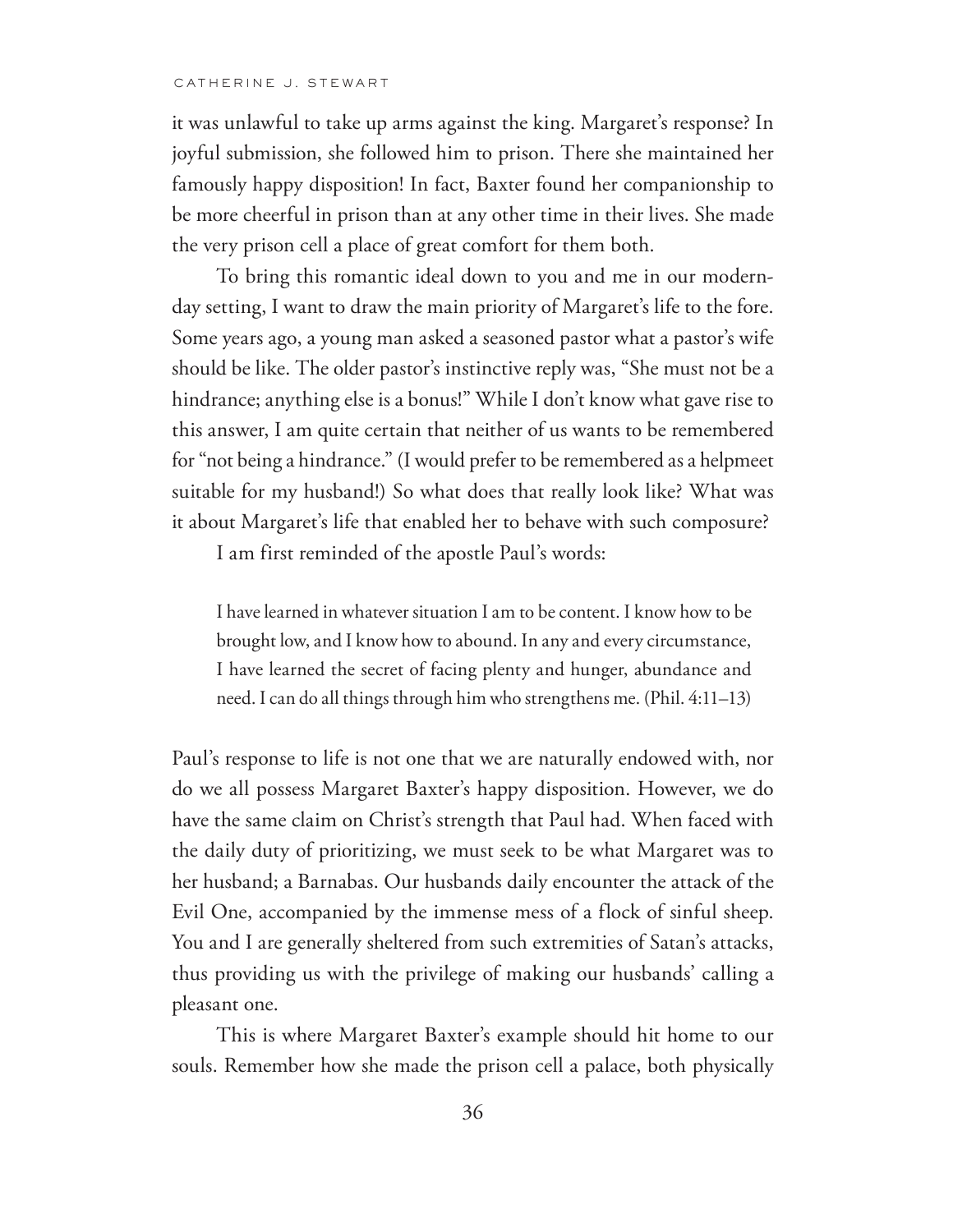and relationally? What was her focus in doing this? Did she sit on the pity pot and put on a forlorn face, declaiming her miserable lot in life? No, she had spent too much time on her knees for such self-pity to take over her soul. She had learned to trust her Father's plans above her own. She had learned that God's purposes for his people ripen best in the soil of trials. She had learned to be a rose among the thorns, and I want to exhort you to do likewise. Ask the Lord to show you the greatness and wisdom of his ways, especially when they lead you through the vale of tears. Plead with him for wisdom to know how you can bring joy to your husband in his difficult days. Ask the Lord for opportunities to show your husband kindness.

When I encourage you to make such a request, I don't mean that you need to spend hours preparing a gourmet meal, starching his shirts one by one, or lavishing him with the latest piece of technical gadgetry. (Of course husbands love these things too, but that isn't where you will reap long-term fruit for your efforts.) The long-term impact that you will have on your husband's ministry will be largely an effect of your character. You are familiar with the old saying, "If momma ain't happy, ain't nobody happy." Well, that same principle applies to us as wives. If you aren't happy in your soul, your outward disposition will reflect discontentment. You will have a complaining spirit and perpetually whine in your husband's ear. Your grumbling heart will wear him out, and ultimately it will weaken his effectiveness for ministry. Remember Solomon's wisdom: "A joyful heart is good medicine, but a crushed spirit dries up the bones" (Prov. 17:22).

Such joy doesn't come naturally. Paul had to learn it. He testifies, "I have learned in whatever situation I am to be content" (Phil. 4:11).

This joy can come only as we learn to do all things through Christ who strengthens us. As you approach the daily ins and outs of ministry life, put on a spirit of holy joy in Christ. Rejoice in the hand God deals you, not the one you wish he'd given! Mary and Margaret found joy living beyond this life. They knew this world was not their home, and this knowledge gave them stability to enjoy good times without needing them and to endure hardship without despair.